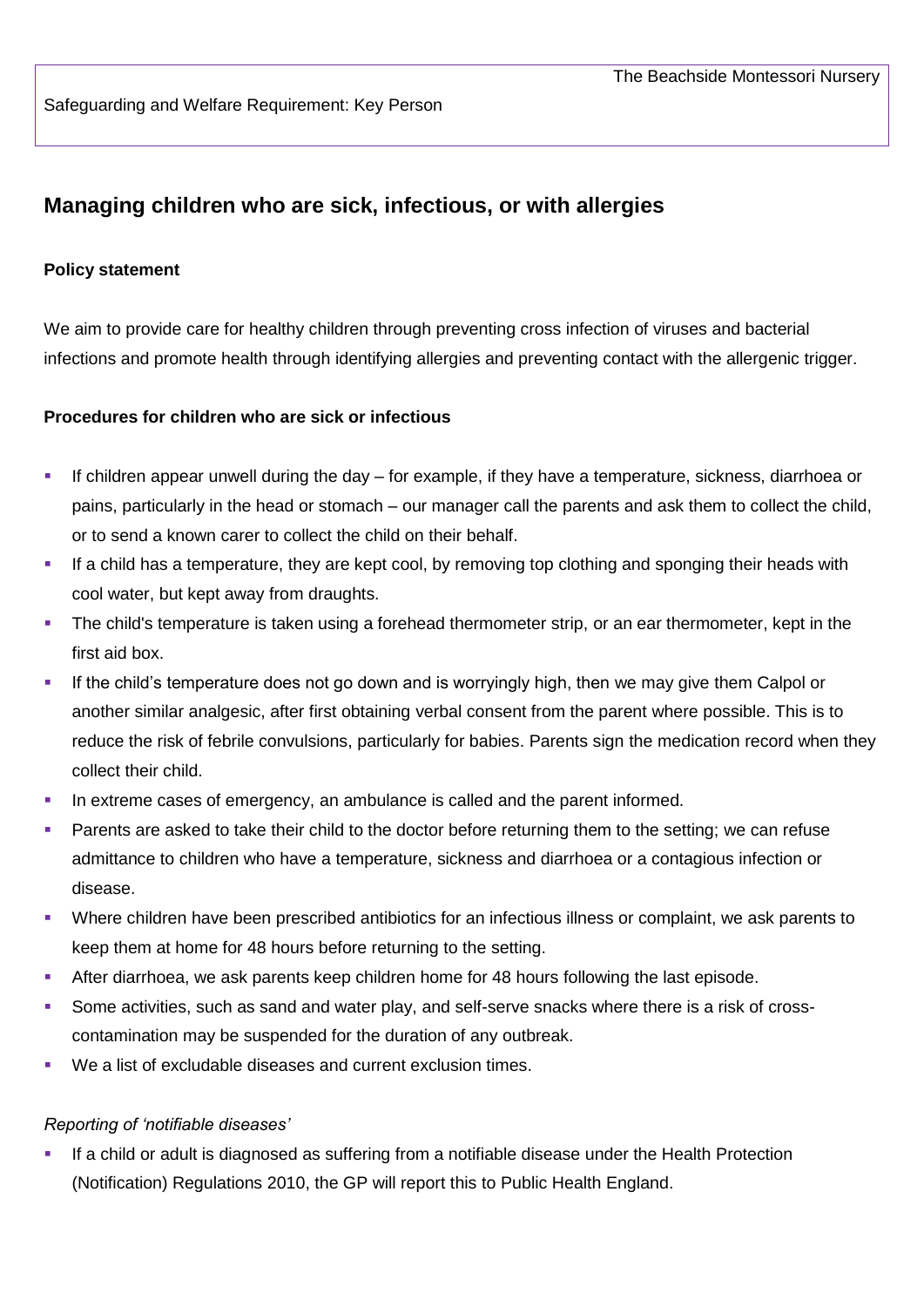When we become aware, or are formally informed of the notifiable disease, our manager informs Ofsted and contacts Public Health England, and act[s] on any advice given.

## *HIV/AIDS/Hepatitis procedure*

HIV virus, like other viruses such as Hepatitis A, B and C, are spread through body fluids. Hygiene precautions for dealing with body fluids are the same for all children and adults. We :

- Wear single-use vinyl gloves and aprons when changing children's nappies, pants and clothing that are soiled with blood, urine, faeces or vomit.
- Bag soiled clothing for parents to take home for cleaning.
- Clear spills of blood, urine, faeces or vomit using mild disinfectant solution and mops; any cloths used are disposed of with the clinical waste.
- Clean any tables and other furniture, furnishings or toys affected by blood, urine, faeces or vomit using a disinfectant.

## *Nits and head lice*

- Nits and head lice are not an excludable condition; although in exceptional cases we may ask a parent to keep the child away until the infestation has cleared.
- On identifying cases of head lice, we inform all parents ask them to treat their child and all the family if they are found to have head lice.
- If nits and head lice go untreated then the manager would discuss the situation with the parents/carers and seek professional advice on how to support the family, i.e. talk to their Health Visitor

# *Procedures for children with allergies*

- When children start at the setting we ask their parents if their child suffers from any known allergies. This is recorded on the Registration Form.
- If a child has an allergy, we complete a risk assessment form to detail the following:
	- **-** The allergen (i.e. the substance, material or living creature the child is allergic to such as nuts, eggs, bee stings, cats etc).
	- **-** The nature of the allergic reactions (e.g. anaphylactic shock reaction, including rash, reddening of skin, swelling, breathing problems etc).
	- **-** What to do in case of allergic reactions, any medication used and how it is to be used (e.g. Epipen).
	- **-** Control measures such as how the child can be prevented from contact with the allergen.
	- **-** Review measures.
- This risk assessment form is kept in the child's personal file and a copy is displayed where our staff can see it.
- Generally, no nuts or nut products are used within the setting.
- Parents are made aware so that no nut or nut products are accidentally brought in, for example to a party.
- Life-saving medication and invasive treatments:

These include adrenaline injections (Epipens) for anaphylactic shock reactions (caused by allergies to nuts, eggs etc) or invasive treatments such as rectal administration of Diazepam (for epilepsy).